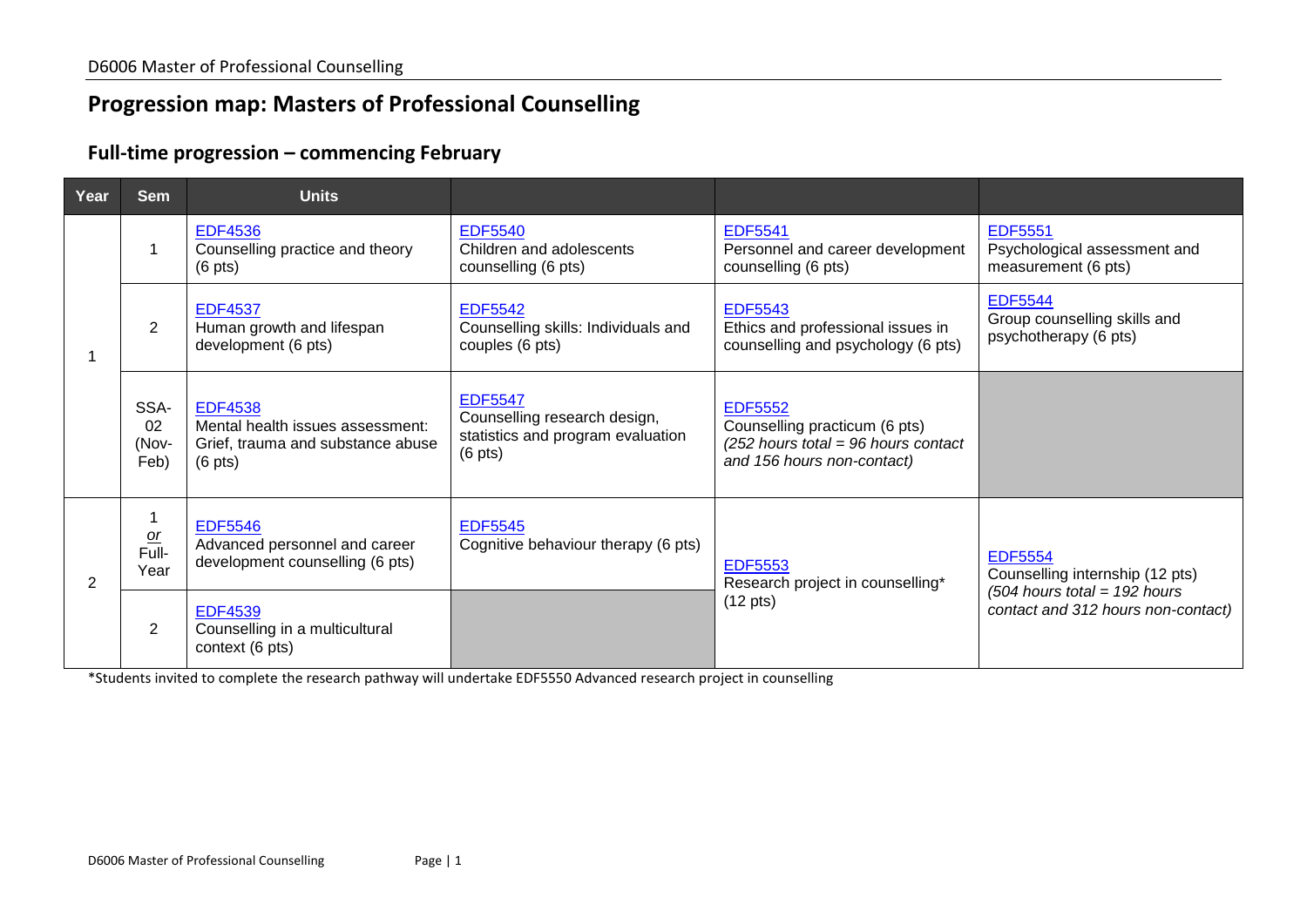## **Full-time progression – commencing July**

| Year | <b>Sem</b>                                                               | <b>Units</b>                                                                                       |                                                                                                             |                                                                                                                            |                                                                                                                               |
|------|--------------------------------------------------------------------------|----------------------------------------------------------------------------------------------------|-------------------------------------------------------------------------------------------------------------|----------------------------------------------------------------------------------------------------------------------------|-------------------------------------------------------------------------------------------------------------------------------|
|      | 2                                                                        | <b>EDF4536</b><br>Counselling practice and theory<br>$(6 \text{ pts})$                             | <b>EDF5542</b><br>Counselling skills: Individuals<br>and couples (6 pts)                                    | <b>EDF5543</b><br>Ethics and professional issues<br>in counselling and psychology (6<br>pts)                               | <b>EDF5544</b><br>Group counselling skills and<br>psychotherapy (6 pts)                                                       |
|      |                                                                          | <b>EDF4537</b><br>Human growth and lifespan<br>development (6 pts)                                 | <b>EDF5540</b><br>Children and adolescents<br>counselling (6 pts)                                           | <b>EDF5541</b><br>Personnel and career<br>development counselling (6 pts)                                                  | <b>EDF5551</b><br>Psychological assessment and<br>measurement (6 pts)                                                         |
| 2    | 2                                                                        | <b>EDF5545</b><br>Cognitive behaviour therapy (6<br>pts)<br>(20 hours contact)                     | <b>EDF5547</b><br>Counselling research design,<br>statistics and program<br>evaluation<br>$(6 \text{ pts})$ | <b>EDF5552</b><br>Counselling practicum (6 pts)<br>$(252$ hours total = 96 hours<br>contact and 156 hours non-<br>contact) |                                                                                                                               |
|      | <b>SSA-02</b><br>(Nov-<br>Feb)<br>$or$<br>$SS-S1$<br>01<br>(Nov-<br>May) | <b>EDF4538</b><br>Mental health issues<br>assessment: Grief, trauma and<br>substance abuse (6 pts) | <b>EDF4539</b><br>Counselling in a multicultural<br>context (6 pts)                                         | <b>EDF5553</b><br>Research project in counselling*                                                                         | <b>EDF5554</b><br>Counselling internship (12 pts)<br>$(504$ hours total = 192 hours<br>contact and 312 hours non-<br>contact) |
|      |                                                                          | <b>EDF5546</b><br>Advanced personnel and career<br>development counselling (6 pts)                 |                                                                                                             | $(12 \text{ pts})$                                                                                                         |                                                                                                                               |

\*Students invited to complete the research pathway will undertake EDF5550 Advanced research project in counselling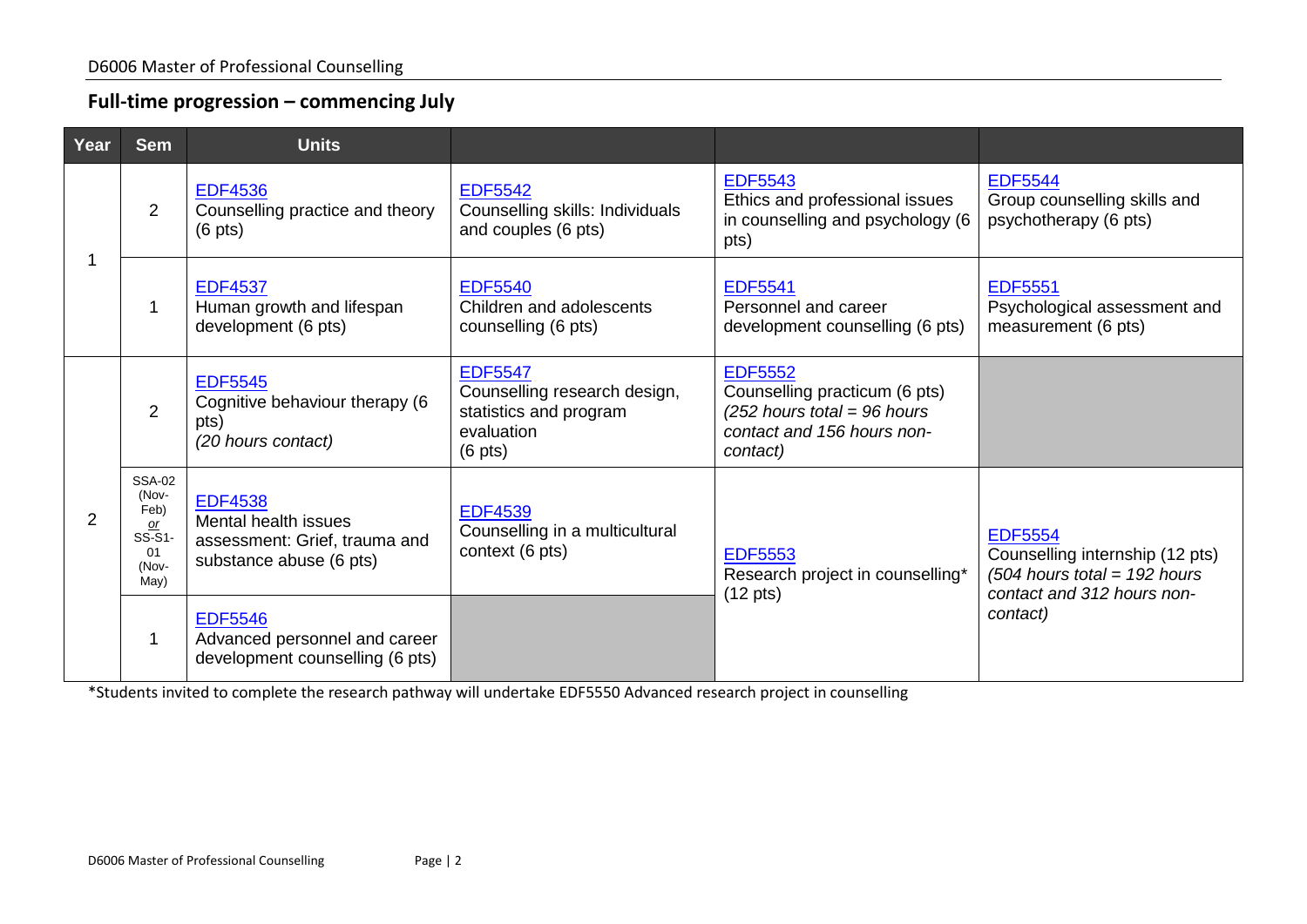## **Part-time progression – commencing February**

| Year           | <b>Sem</b>                        | <b>Units</b>                                                                                                                           |                                                                                                |                                       |
|----------------|-----------------------------------|----------------------------------------------------------------------------------------------------------------------------------------|------------------------------------------------------------------------------------------------|---------------------------------------|
|                | 1                                 | <b>EDF4536</b><br>Counselling practice and<br>theory (6 pts)                                                                           | <b>EDF5540</b><br>Children and adolescents<br>counselling (6 pts)                              |                                       |
| 1              | $\overline{2}$                    | <b>EDF4537</b><br>Human growth and<br>lifespan development (6<br>pts)                                                                  | <b>EDF5542</b><br>Counselling skills:<br>Individuals and couples (6<br>pts)                    |                                       |
|                | <b>SSA-02</b><br>$(Nov -$<br>Feb) | <b>EDF4538</b><br>Mental health issues<br>assessment: Grief, trauma<br>and substance abuse (6<br>pts)                                  | <b>EDF5545</b><br>Cognitive behaviour<br>therapy (6 pts)                                       |                                       |
| $\overline{2}$ | $\mathbf{1}$                      | <b>EDF5546</b><br>Advanced personnel and<br>career development<br>counselling (6 pts)                                                  | <b>EDF5547</b><br>Counselling research<br>design, statistics and<br>program evaluation (6 pts) |                                       |
|                | $\overline{2}$                    | <b>EDF4539</b><br>Counselling in a<br>multicultural context (6<br>pts)                                                                 | <b>EDF5544</b><br>Group counselling skills<br>and psychotherapy (6 pts)                        |                                       |
|                | 1<br>or<br>Full-Year              | <b>EDF5541</b><br>Personnel and career<br>development counselling<br>$(6 \text{ pts})$                                                 | <b>EDF5551</b><br>Psychological assessment<br>and measurement (6 pts)                          |                                       |
| 3              | $\overline{2}$                    | <b>EDF5543</b><br>Ethics and professional<br>issues in counselling and<br>psychology (6 pts)                                           |                                                                                                |                                       |
|                | <b>SSA-02</b><br>(Nov -<br>Feb)   | <b>EDF5552</b><br>Counselling practicum<br>$(6 \text{ pts})$<br>$(252$ hours total = 96<br>hours contact and 156<br>hours non-contact) |                                                                                                | <b>EDF5553</b><br>Research project in |
| 4              | Full-Year                         | <b>EDF5554</b><br>Counselling internship (12<br>pts)<br>$(504$ hours total = 192<br>hours contact and 312<br>hours non-contact)        |                                                                                                | counselling*<br>$(12 \text{ pts})$    |

\*Students invited to complete the research pathway will undertake EDF5550 Advanced research project in counselling